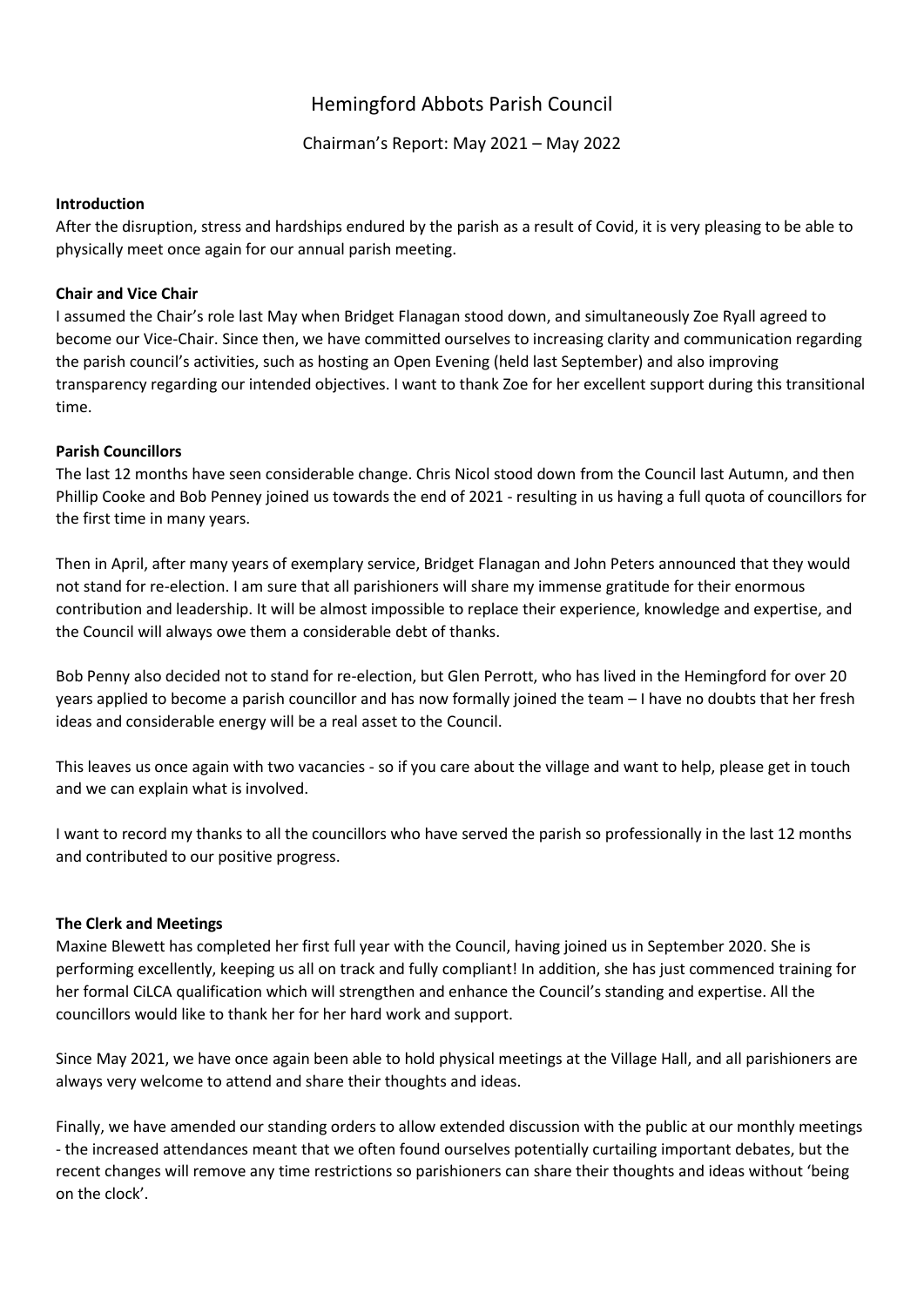# **County and District Councillors**

We have been fortunate to have enjoyed excellent support from the District Councillors, particularly Sarah Wilson and Sarah Conboy, for which we are very grateful. Sarah Wilson stood down at the recent elections (her replacement has yet to be confirmed) - and we want to thank her for her considerable efforts over the last 12 months and wish her a happy and well-deserved retirement!

Doug Dew has been an enthusiastic District Councillor, always available to offer timely advice and he has diligently kept us fully informed on county matters.

We are always grateful for all the DCs' and CC's time and interest, especially in attending the parish council meetings and briefing us on the various district and county initiatives.

# **Community Groups**

I want to thank those members of the community who have support the work of the Council, including Ted Burleigh (representing the Trustees of the Peace Memorial Playing Field), Ken Martin (inspections of the village playing field), Iain Muspratt (river warden, and for his excellent updates on HAG's activities regarding Mick George's proposed development of the former golf course), Bob Penney (for very kindly maintaining and repairing gates on the numerous footpaths), and Sue Henderson (distribution of the Parish magazine including updates on the parish council activities), and all those parishioners who helped with keeping the village tidy. My apologies if I have missed anyone, the truth being that we are fortunate to have an excellent community spirit, where most parishioners contribute in some way to the health and maintenance of the village.

I am pleased to say that we now have a volunteer for Footpath Warden (thank you to Ann-Marie Farmer) but are still looking for a Tree Warden and also someone to help maintain the VAS signs. Please let Maxine or me know if you think that you can help.

### **Village Projects and Maintenance**

It has been a busy 12 months! The Parish Council continues to wrestle with the Environment Agency over the large quantities of potentially hazardous waste being stored at the old golf course. We have built and populated a new website for the village, which is much simpler to use and offers considerably more information (thank you Zoe for overseeing this project,) and work was completed on the new 20pmh zone through the centre of the village, which appears to have generally slowed down the traffic. However, speeding remains an issue for many, and the Parish Council is considering what else could be done to continue the progress including support for a Speedwatch Group (if sufficient interest exists).

In addition, the Parish Council voiced its unanimous opposition to the proposed commercial development of Hemingford Park and is continuing to request that a biodiversity report be produced and considered before any decision is reached by HDC. Protection of the parishioners' amenity is one of our most important responsibilities, and regular, large-scale events could pose a serious risk to these rights. Concerned parishioners have formed a group (PROVE) to continue to oppose this application, illustrating again how much the village values its peace and tranquillity.

We are about to commission a full audit of all our streetlights, to ascertain their condition and likely maintenance requirements. As you may know, we took ownership of these from Highways many years ago and whilst this has allowed us to retain their considerable character and charm, it represents a significant financial burden for a small parish. This new information will help us set the appropriate precept to properly provide for their future.

In addition, we have been in discussions with several neighbouring parish councils (Houghton and Wyton, Hilton, Fenstanton, Hemingford Grey) to offer our assistance on any projects that traverse common boundaries. We have already successfully co-operated with neighbouring councils over phase 2 of the Houghton Grange development, and on the current Hemingford Park planning application. Also, Hemingford Abbots and Hemingford Grey Parish Councils have agreed to co-fund a summer sports programme, free for parishioners' children (primary school age), to